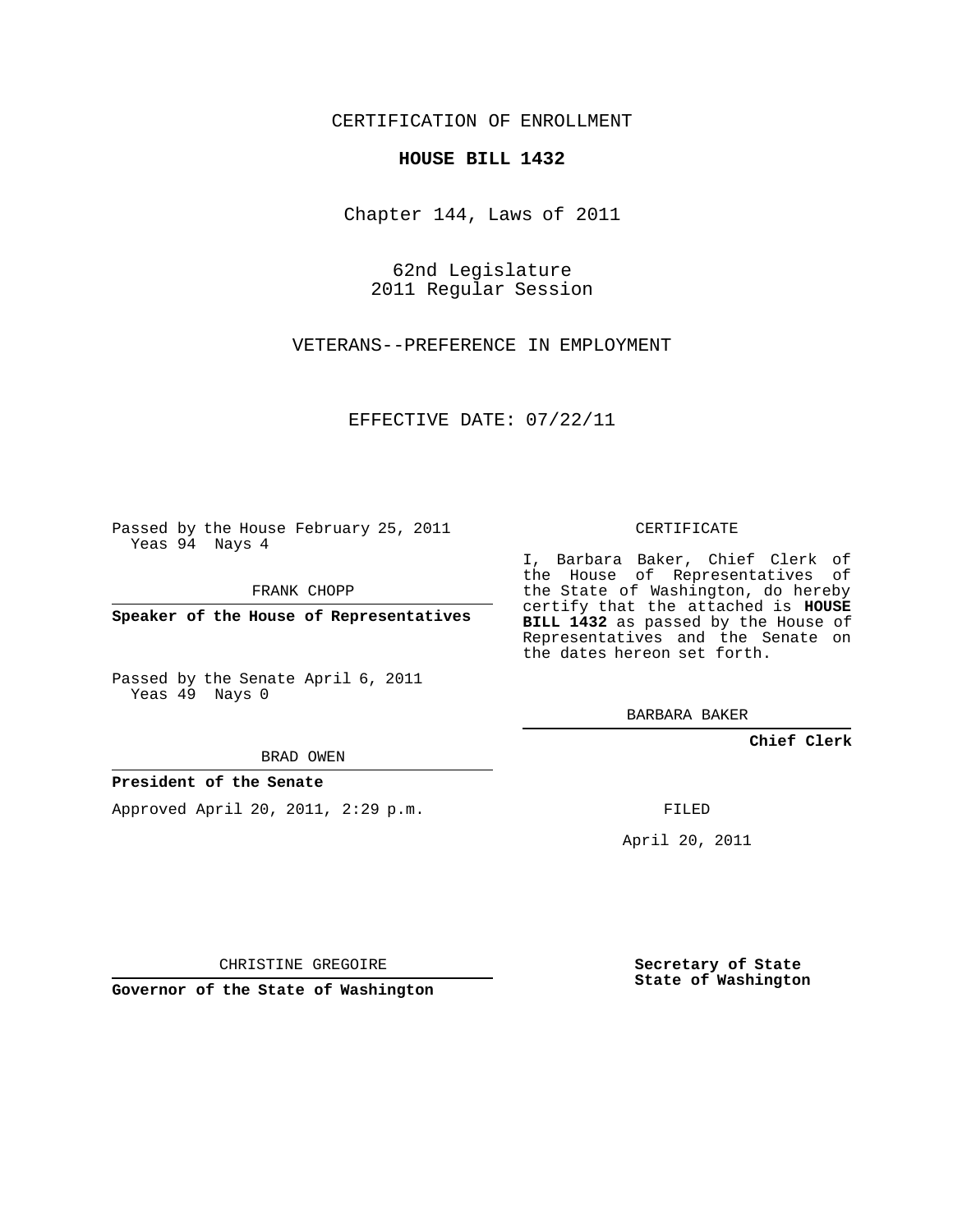## **HOUSE BILL 1432** \_\_\_\_\_\_\_\_\_\_\_\_\_\_\_\_\_\_\_\_\_\_\_\_\_\_\_\_\_\_\_\_\_\_\_\_\_\_\_\_\_\_\_\_\_

\_\_\_\_\_\_\_\_\_\_\_\_\_\_\_\_\_\_\_\_\_\_\_\_\_\_\_\_\_\_\_\_\_\_\_\_\_\_\_\_\_\_\_\_\_

Passed Legislature - 2011 Regular Session

**State of Washington 62nd Legislature 2011 Regular Session**

**By** Representatives Rodne, Kelley, Shea, Green, Van De Wege, Ahern, and Orwall

Read first time 01/21/11. Referred to Committee on Labor & Workforce Development.

 AN ACT Relating to veterans' relief by permitting private employers to exercise a voluntary veterans' preference in employment; and adding a new section to chapter 73.16 RCW.

BE IT ENACTED BY THE LEGISLATURE OF THE STATE OF WASHINGTON:

 NEW SECTION. **Sec. 1.** A new section is added to chapter 73.16 RCW to read as follows:

 (1) The legislature intends to establish a permissive preference in private employment for certain veterans.

 (2) In every private, nonpublic employment in this state, honorably discharged soldiers, sailors, and marines who are veterans of any war of the United States, or of any military campaign for which a campaign ribbon has been awarded, and their widows or widowers, may be preferred for employment. Spouses of honorably discharged veterans who have a service connected permanent and total disability may also be preferred for employment. These preferences are not considered violations of any state or local equal employment opportunity law, including but not limited to any statute or regulation adopted under chapter 49.60 RCW.

(3) "Veteran" has the same meanings as defined in RCW 41.04.005 and